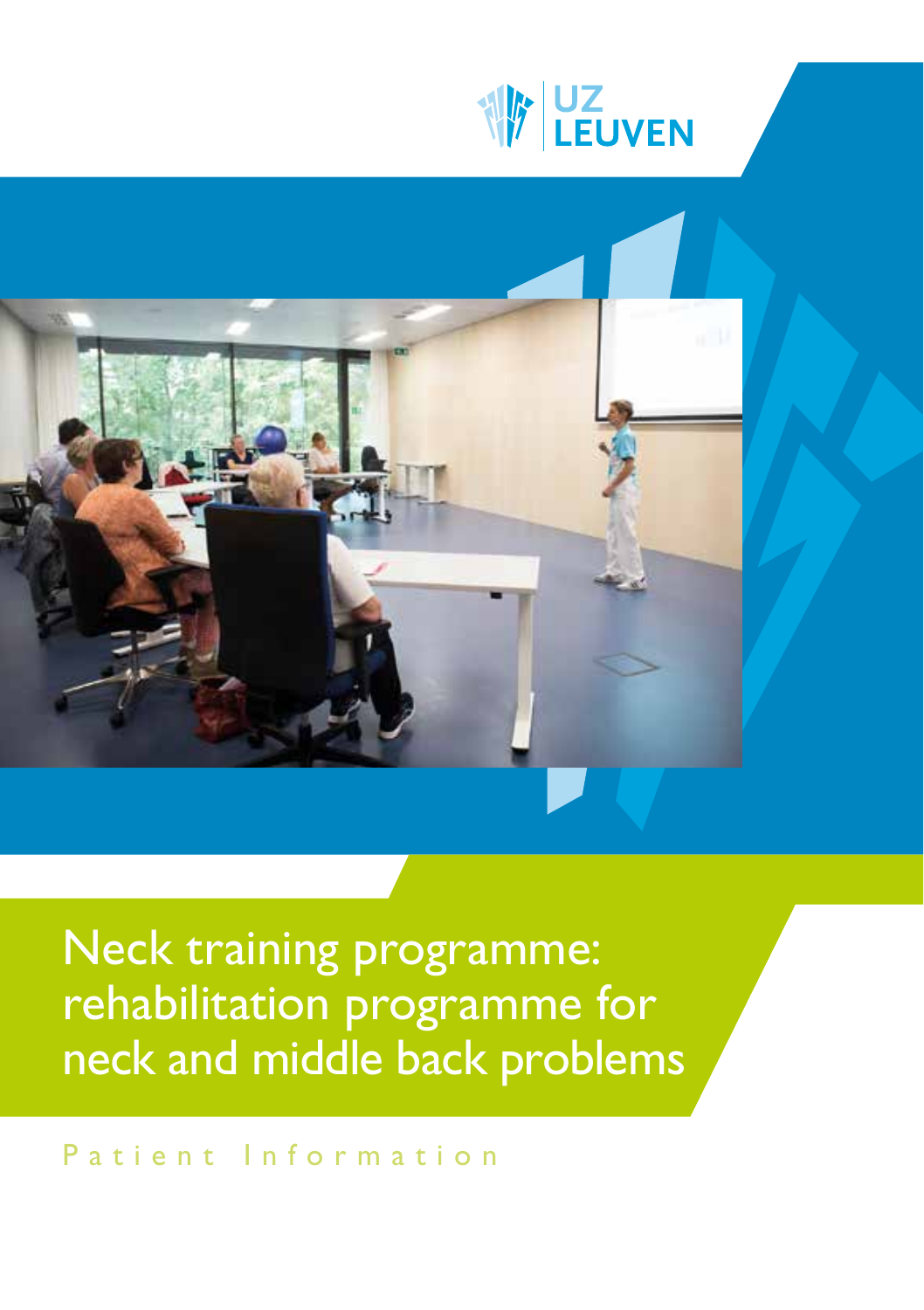## **INTRODUCTION**

Neck problems can have a significant impact on your life. Your body is telling you you can no longer perform activities that were previously quite straightforward. The pain is always there or recurs time and again. As these episodes of pain increase in frequency and/or intensity you may, on the one hand, start to worry and become anxious when performing certain movements or activities. On the other hand, you may ignore the pain and all too often put your body under excessive strain.

You may well already have consulted a doctor about your neck pain and received treatment from a physiotherapist, osteopath or other therapist. These treatments often produce good, albeit temporary, results. You may consequently need more specific support and/or different types of treatment.

This rehabilitation programme aims to help you tackle your complaints yourself and restore your confidence in your own body. We will also help you understand and manage all aspects that have an influence on your complaints. The strength of this programme lies in the combination of group based sessions on general topics and individual therapy for your specific needs.

## **NECK TRAINING REHABILITATION PROGRAMME**

The neck training programme focuses on an interdisciplinary approach for people with persistent symptoms in the neck and/or middle back.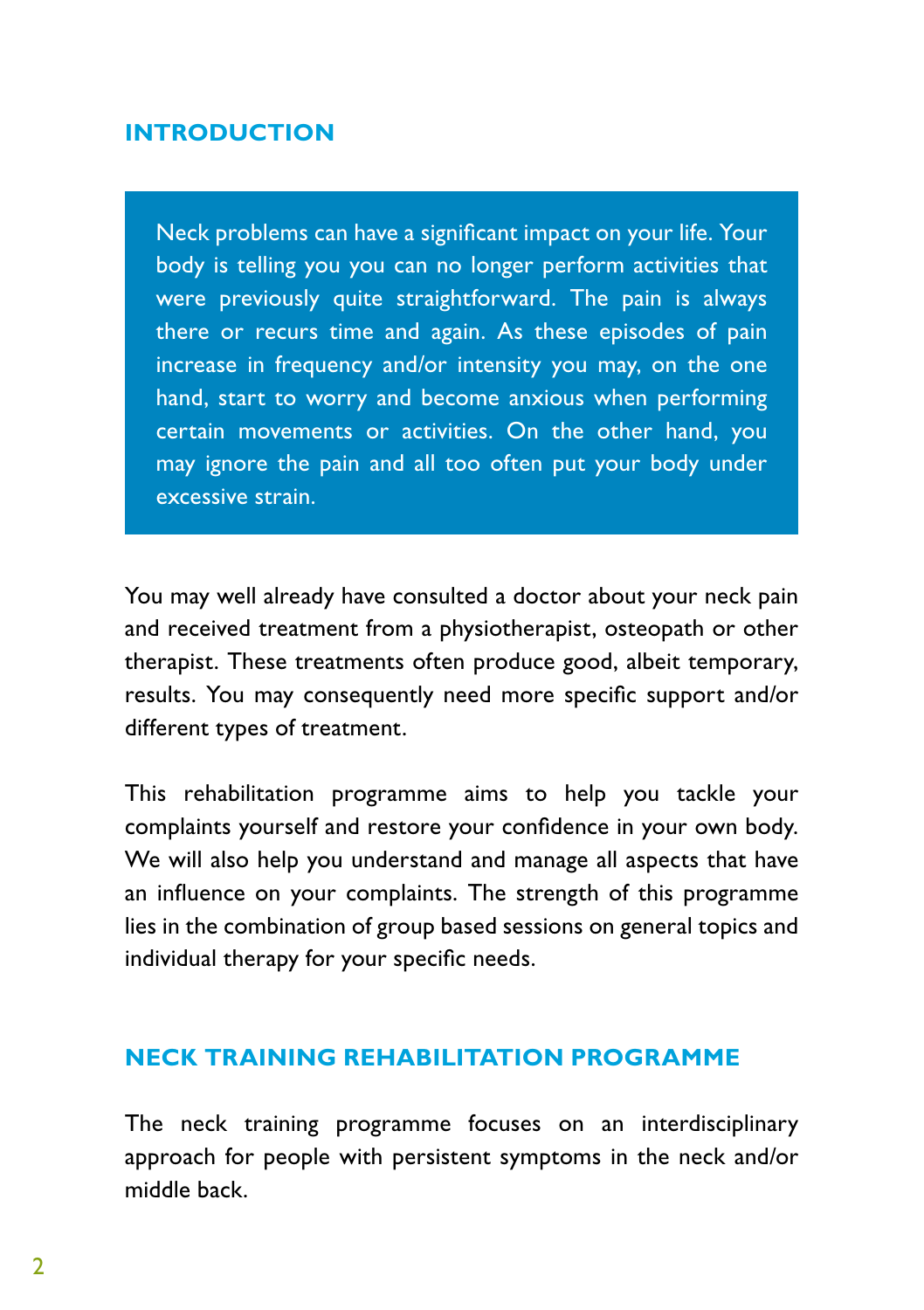The programme covers various disciplines and offers therapy managed by a physiotherapist, psychologist and ergonomics practitioner, in consultation with a doctor specialised in physical medicine and rehabilitation.

Using education, training sessions, physiotherapy, psychosocial support and/or ergonomic advice, we aim to achieve the following objectives in group or individual format:

- $\vee$  To provide information on the origins and prevention of neck problems. Optimising the balance between load and load bearing ability is key in this process.
- $\vee$  To help you strengthen the basic stability of your neck, acquire functional skills, build up a basic condition, gain confidence in and promote harmony within your own body, and learn how to relax.

# **WHO CAN PARTICIPATE?**

The neck training programme is aimed at people suffering from mechanical neck and/or middle back problems, who would benefit from a more in-depth approach. The physical medicine and rehabilitation physician will determine whether you qualify for this programme.

We would expect you to attend the two hourly neck training sessions for a period of eight consecutive weeks. Following the initial evaluations, in consultation with the team, your specific individual requirements are assessed and a decision is made as to which additional therapies you may still qualify for.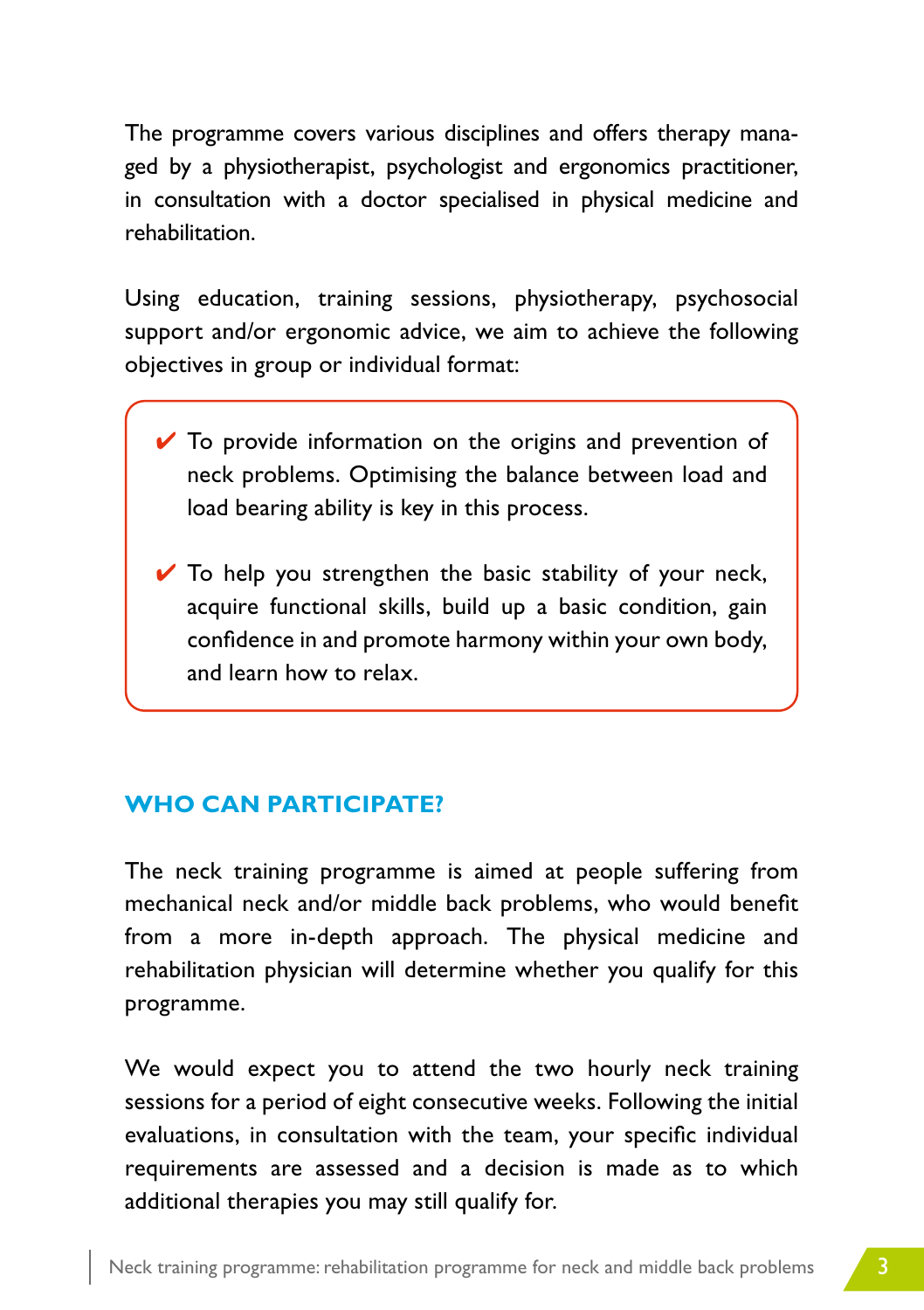# **STEPS TO BE TAKEN**

**Step 1. Appointment with a doctor at the physical medicine and rehabilitation unit.**

- ✔ You have not yet been referred to the neck training programme. Arrange an appointment via 016 34 25 60 with a doctor at UZ Leuven, who is specialised in spinal disorders. If necessary, this doctor can refer you to the physical medicine and rehabilitation unit. In such cases your problems will initially be assessed in more detail.
- ✔ You have already been referred to the neck training programme, upon a recommendation from your GP or a specialist consultant. Make an appointment with a doctor at the physical medicine and rehabilitation unit at UZ Leuven via 016 33 87 99. The doctor will verify whether you actually qualify for the neck training programme or whether a different type of treatment would be more appropriate.
- $\vee$  You already have a prescription for the neck training programme issued by a doctor of the physical medicine and rehabilitation unit at UZ Leuven. You can make an appointment to start the neck training programme via 016 33 87 99.

# **Step 2. The neck training programme**

### General

- Eight participants in each neck training group.
- Eight two hourly neck training sessions, one session a week.
- If necessary supplemented by individual therapy.

### Evaluation at the start of the neck training programme

Before the programme starts you will be examined by a physiotherapist, followed by a meeting with the psychologist. These evaluations focus on posture and movement examinations and exploratory/informative discussions. We will also ask you to complete a number of functional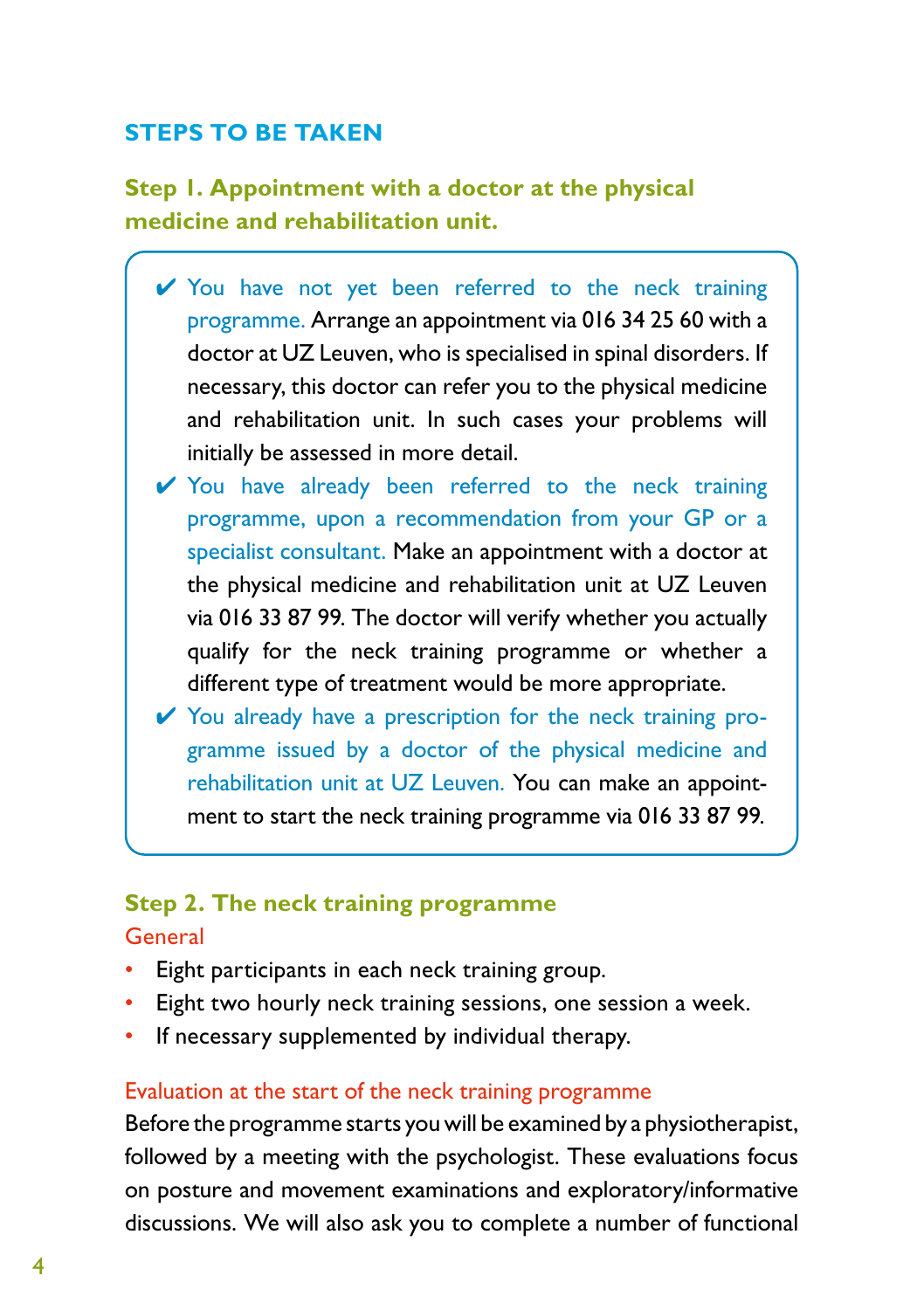and psychosocial questionnaires on neck complaints. These findings will be discussed during an interdisciplinary team meeting, following which your specific programme will be determined.

#### Group based neck training sessions

During the first hour the physiotherapist, doctor or psychologist will provide theoretical information.

- Session 1. Origins and treatment of neck and middle back problems – Neck training programme objectives – Ergonomics of lying down
- Session 2. What are neck and middle back problems? Medical and therapeutic approach
- Session 3. Basic principles for the prevention and repair of problems
- Session 4. Ergonomics of sitting down
- Session 5. Impact of pain on your life
- Session 6. Lifting, carrying and moving items Day to day activities inside and outside the home
- Session 7. Acceptance, dosing and communication
- Session 8. What is pain? What to do in the event of acute pain?
	- Sports activities Information on restoring condition

Following a brief pause, the focus will now be on exercises.

- Posture awareness
- Stabilisation exercises
- Mobilising exercises
- Functional exercises: lifting, cleaning, etc.
- Relaxation.

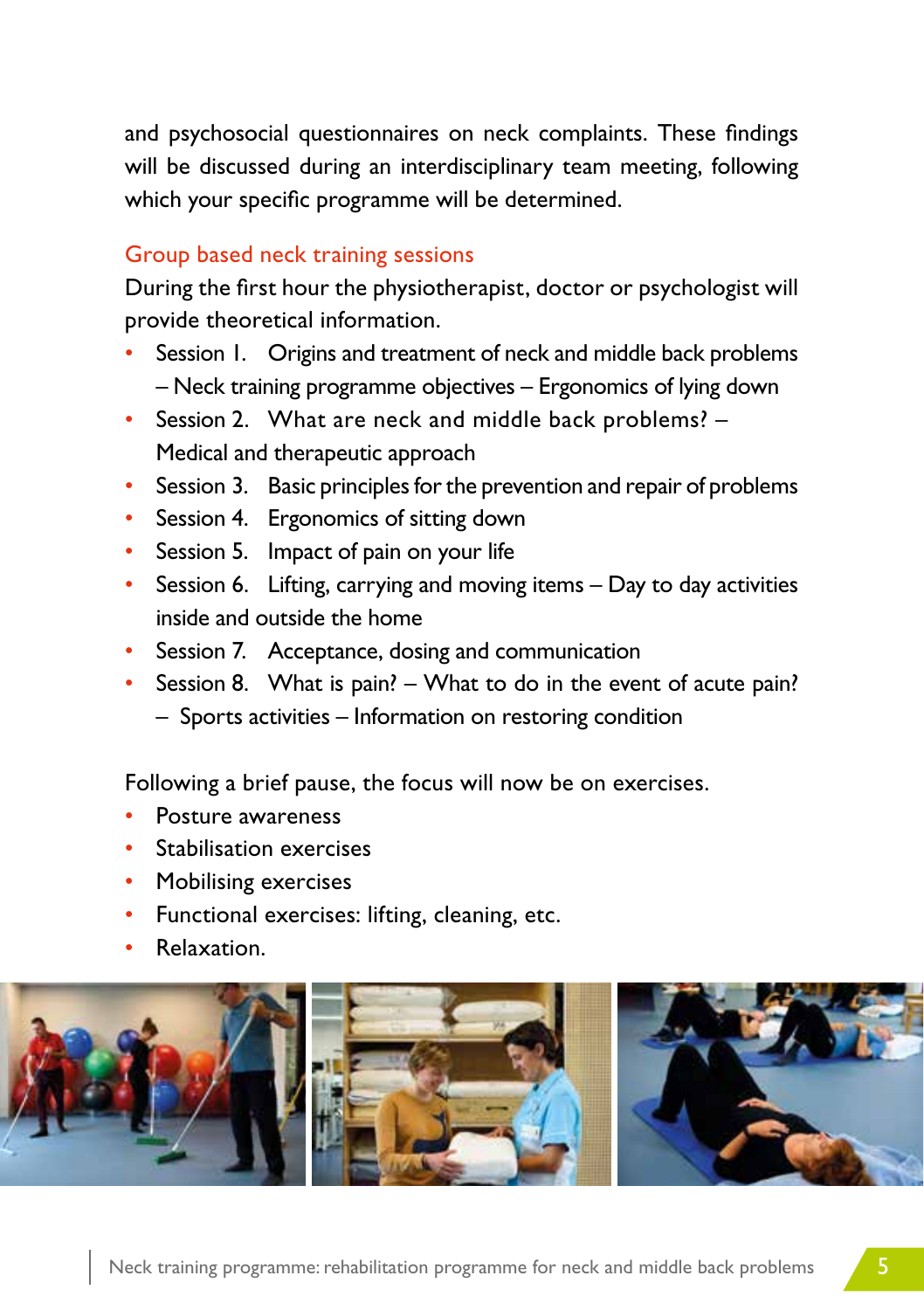





# Additional therapies

- $\vee$  Individual training sessions (condition, posture, stability, mobility, functional training etc.) in the fitness room and/or swimming pool.
- $\vee$  Individual physiotherapy (manual therapy, exercise therapy, taping etc.).
- **✓** Individual ergonomic advice (on work, bed system, ergonomic aids, etc.).
- $\vee$  Meetings with the psychologist (concerning return to work or reorientation, pain, fear, learning not to overdo it, sleeping problems, stress management, etc.).
- ✔ Workshop on screen based working, improved sleep and/or stress management (two hourly group sessions).
- Building up your condition again: following a re -evaluation, it will be possible to continue with the training for a maximum period of six months.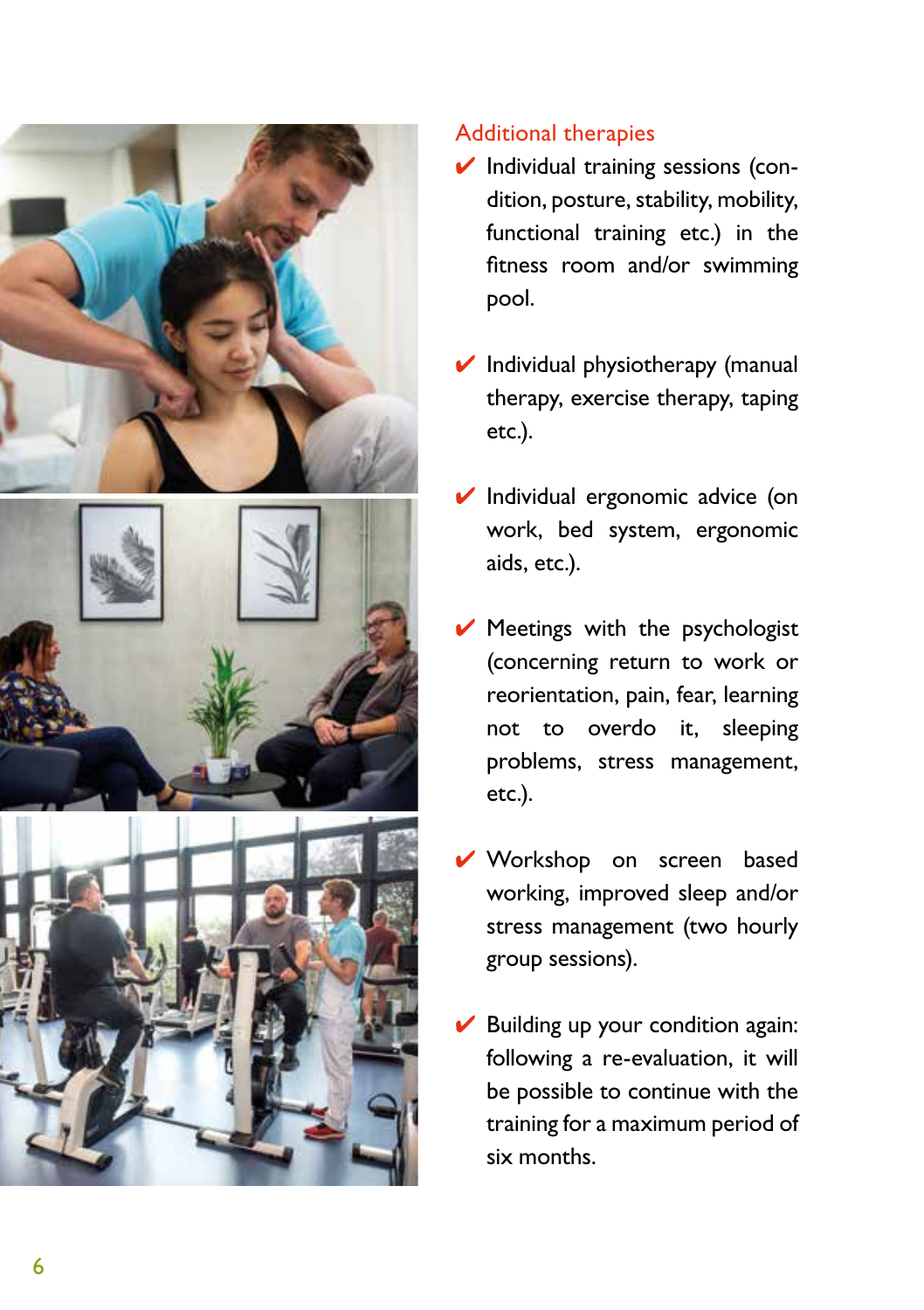#### Re-evaluation following the neck training programme

After eight weeks a physiotherapist and doctor will re-evaluate your progress. We will discuss your progress and, together with you, establish what the next potential steps might be. Your rehabilitation can then be extended (individual therapy and/or building up your condition again) or terminated. You are entitled to maximum 36 therapy sessions over a maximum period of six months. If the programme is extended, you will have a final evaluation once you have completed all the therapies.

# **Step 3. Finalisation of the neck training programme dossier with the doctor at the physical medicine and rehabilitation unit.**

A final assessment is made during a consultation with the doctor at the physical medicine and rehabilitation unit.

## **COST**

You will be charged a therapy fee for each day you attend the neck training programme, irrespective of how many programme therapists have been involved in your treatment. The health insurance fund will cover a large share of this cost.

## **CONTACT DATA**

Outpatient rehabilitation (E 200)

UZ Leuven Pellenberg Campus, Therapy Tower Weligerveld 1, 3212 Pellenberg 016 33 87 99 madtherapietoren@uzleuven.be